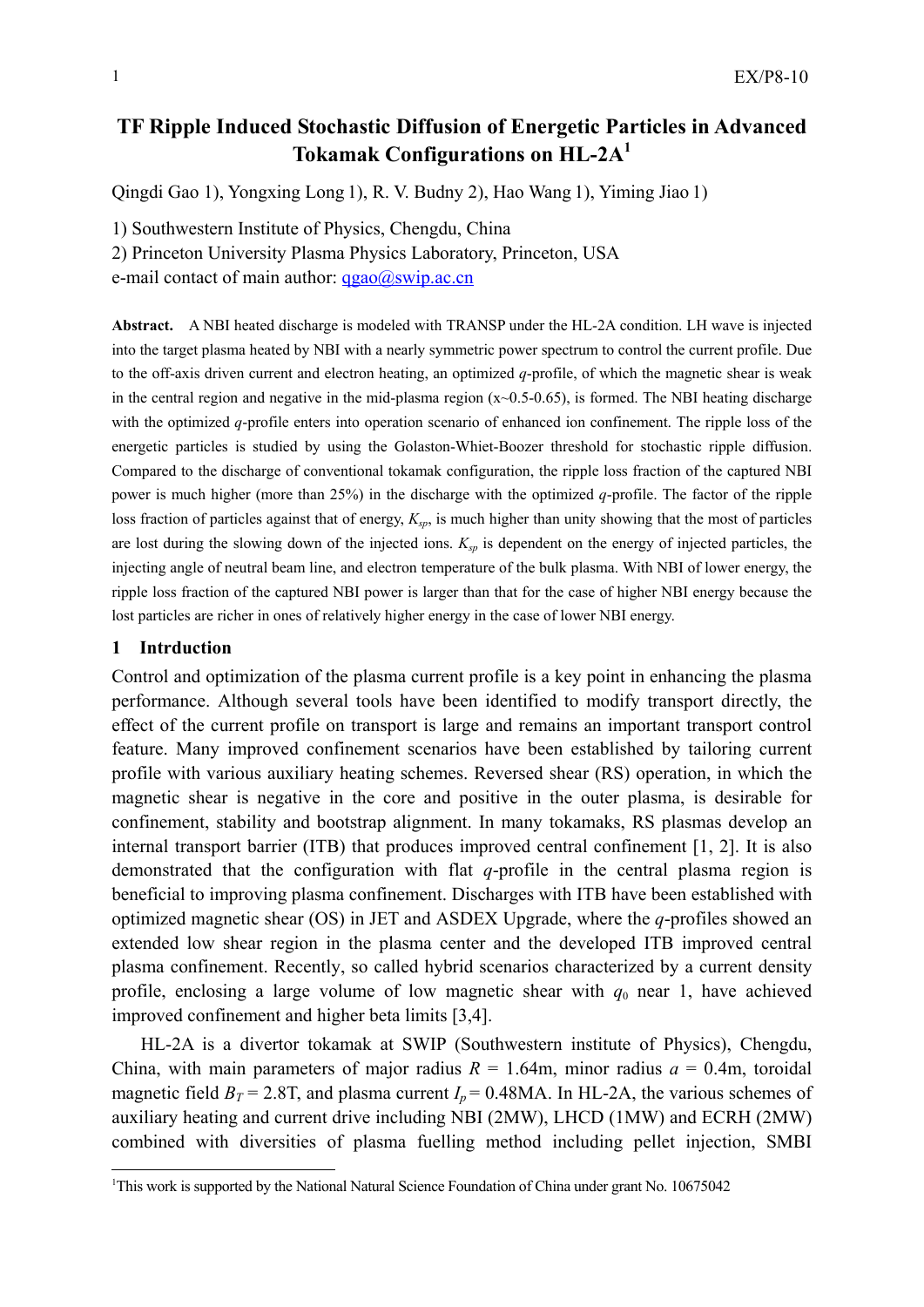(supersonic molecular beam injection), and gas-puffing offer opportunities to optimize the plasma profiles. In order to elevate the plasma parameters and achieve more interesting operation scenarios, optimization of the plasma profiles will be carried out using the available controlling schemes. In advanced tokamak scenarios based on reversed shear, the effect of the safety factor *q* on the ripple-induced loss of energetic particles is an important issue to be concerned. High *q* values lead to an expansion of the ripple trapping region and the boundary for stochastic ripple diffusion. The system of toroidal magnetic field in HL-2A consists of 16 D-shaped coils. Although the smaller number of coils is beneficial to accessibility for auxiliary heating instruments and diagnostics, it generates higher TF ripple.

## **2 Hot ion regime in advanced confinement configuration**.

In hot ion plasmas the ion temperature exceeds the electron temperature largely, which has the advantage of reducing the plasma transport [5]. In order to study hot ion plasma, the low-density discharges, in which the ion and electron channel are decoupled, are modeled under the HL-2A condition. We control the plasma current profile with LH wave injected into an Ohmic plasma, in which  $T_i < T_e$ , and an NBI heated plasma, in which  $T_i > T_e$ , respectively. Firstly, with a nearly symmetric power spectrum ( $\Delta \varphi = 170^{\circ}$ ), 1.5MW LH wave power is injected into an Ohmic plasma during  $t = 1.0 - 1.8s$ . The parameters of the target plasma are:

 $I_p = 200kA$ ,  $B_T = 2.0T$ , and line average density  $\overline{n}_e = 1.0 \times 10^{19} m^{-3}$ . The geometry of a single

null divertor plasma, which has been obtained in the previous experiment [6], is used in the simulation. Simulation shows that the electron temperature increases significantly due to

higher power electron Landau heating. The central electron temperature is about 0.6*keV* before injection of the LH wave, and increases to more than 1.4*keV* during the LH heating phase [Fig. 1(a)]. In contrast to the large increment of the electron temperature, the ion temperature only has a small change (namely, the central  $T_i$  only has an increment of  $\Delta T_{i0} \approx 0.13 \text{keV}$  from the Ohmic value  $T_{i0} = 0.5 \text{ keV}$ because of the low plasma density. Since parallel refractive index of the used LH power spectrum ( $\Delta \varphi = 170^{\circ}$ ) is rather high (the central refractive index  $n_{\ell/0} \approx 5.0$ ), the injected LH wave of lower phase velocity can be absorbed in the outer region resulting in off-axis electron heating [7]. In addition to the plasma heating, a non-inductive current  $(I_{LH} \approx 80 \text{kA})$ is driven by the LH wave because of the slight asymmetry of the LH wave spectrum and the asymmetry of electron velocity distribution function caused by the electric field,  $E_{DC}$ . Due to the off-axis driven current and electron heating, an optimized *q*-profile, of which the magnetic shear is weak in the central region and negative in the mid-plasma region  $(x \approx 0.5{\text -}0.65)$ , is formed.

 To produce hot ion plasma, the same target plasma is heated by neutral beam injection (NBI) of injected power  $P_{ini} = 0.65MW$  and beam energy  $E_b = 20 \text{keV}$  during 0.3-1.8s.



*Fig. 1 Temperature profiles in (a) Ohmic target discharge, and (b) NBI heating discharge. Dotted lines indicate profiles before LH injection at t=0.95s, and full lines indicate profiles in the LH heating phase at t=1.5, 1.6, 1.8s.*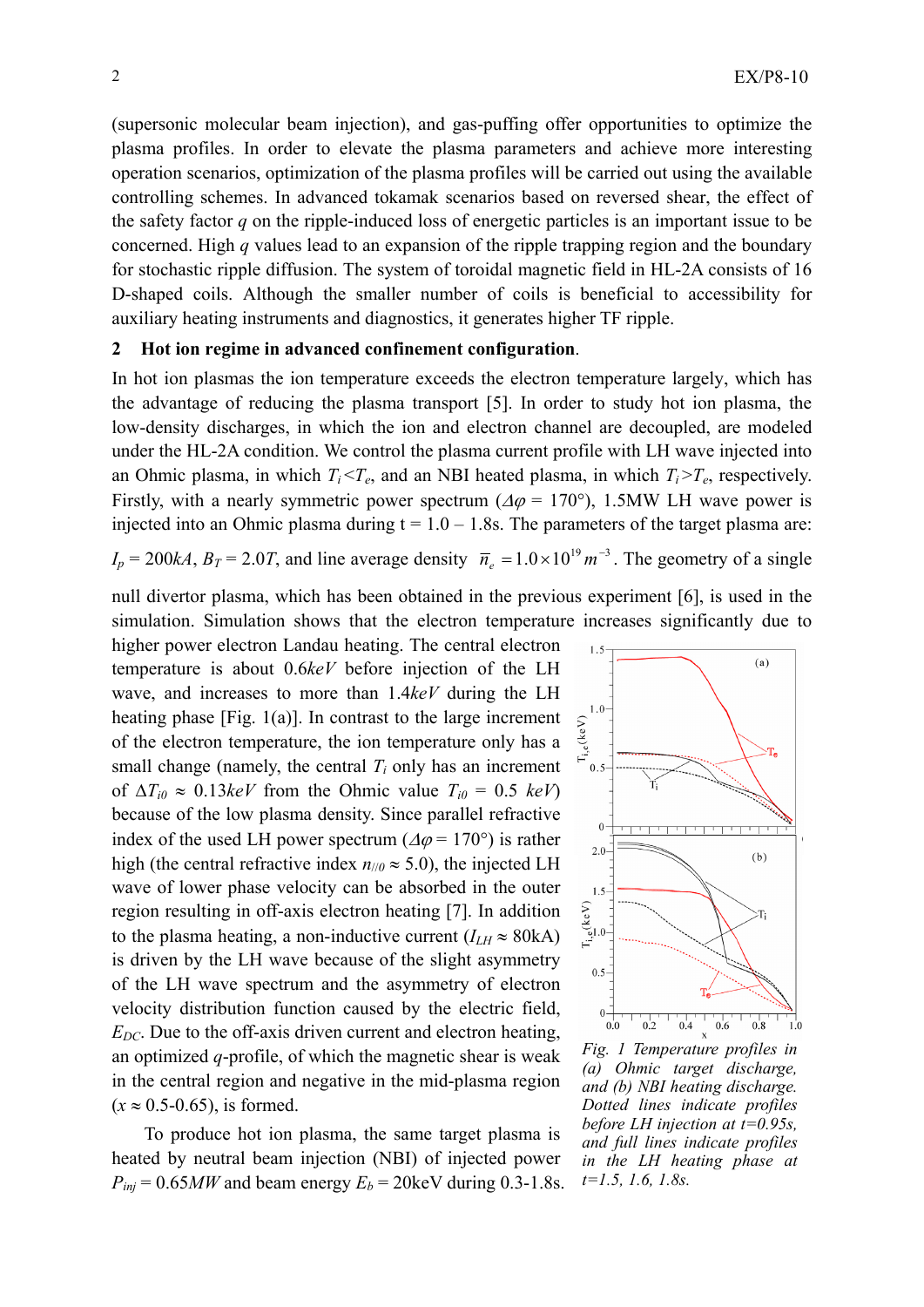Then the same LH heating power is injected during 1.0-1.8s to heat the plasma further and control the current profile, and the similar *q*-profile as in the Ohmic case is produced (Fig. 2).



*Fig. 2 q-profiles for discharge of optimized current profile (black), conventional discharge (red) and discharge of hybrid configuration (blue).*

Accordingly internal transport barrier (ITB) is developed because of the shear reversal [8]. During the LH wave injection phase, not only the electron temperature has a large increment, but the ion temperature increases significantly (from  $T_{i0}$  < 1.4*keV* to  $T_{i0}$  ~ 2.1*keV*) as well [Fig.  $1(b)$ ]. As we see above, the ion temperature only has a small increment when the Ohmic target plasma is heated by the LH wave. Nevertheless, with the same LH wave injected into the NBI heated target plasma of  $T_i$  much higher than *Te*, the ion temperature increases largely. It is implied that the plasma enters into the hot ion mode of reduced transport.

The energy variation of the beam particles can be described by the following energy loss equation [9] when  $v_e \gg v_b \gg v_i$  (where  $v_b$  is the injected ion velocity,  $v_e$  and  $v_i$  are the electron and ion thermal velocity, respectively),

$$
\left\langle \frac{dE_b}{dt} \right\rangle = -2\pi Z_b^2 e^4 \ln \Lambda \left[ \frac{A_b}{W} \sum_j \frac{n_j Z_j^2}{A_j} + \frac{4}{3\sqrt{\pi}} \frac{E_b^{1/2}}{T_e^{3/2}} \left( \frac{A_e}{A_b} \right)^{1/2} n_e \right] + Z_b e E_{\parallel} - F_{ed} \tag{1}
$$

where  $E_b$  is energy of the injected particles,  $A_b$ ,  $A_i$ , and  $A_e$  are the atomic weights of the injected ions, plasma ions, and electrons, respectively,  $n_i$  and  $n_e$  are densities of the plasma ions and electrons, respectively, and  $Z_b$  and  $Z_i$  are the charge numbers of the injected ions and plasma ions, respectively.  $E_{\ell}$  is the magnitude of the average Ohmic field parallel to the injected ion trajectories, and *Fed* is the average drag force on the injected ions exerted by the drift component or current-carrying component of the electron distribution. In a homogeneous plasma with a single ion species, the attainment of steady-state resistive current flow implies that the force,  $F_{ed}$ , on an injected ion of the same species is balanced by the Ohmic heating field, *E//*. We restrict our considerations to the case in which the cancellation of *ZeE*// and *Fed* is valid. For this case, equation (1) can be written

$$
\left\langle dE_b/dt \right\rangle = -g_i / E_b - g_e E_b^{1/2}
$$
 (2)

where  $g_i = \sigma_i A Z^2 \ln A \sum n_j Z_j^2 / A_j$ ,  $g_e = \sigma_e Z^2 n_e \ln A / (A^{1/2} T_e^{3/2})$ , and  $\sigma_i = 1.30 \times 10^{-13}$ ,  $\sigma_e =$  $2.28 \times 10^{-15}$  when  $E_b$  and  $T_e$  are in eV. In the right-hand of equation (2), the first part is the beam particle energy lost to the bulk ions, and the second part is that lost to the electrons. If we consider the beam particles of energy  $E<sub>b</sub>$  which undergo complete thermalization, then the average fraction of the total energy given up by the beam particles, which goes into the bulk ions of the plasma, is

$$
F_i = \frac{2}{H(T_e)} \left[ \frac{1}{\sqrt{3}} \left( \tan^{-1} \frac{1}{\sqrt{3}} + \tan^{-1} \frac{2\sqrt{H(T_e)} - 1}{\sqrt{3}} \right) - \frac{1}{6} \ln \frac{[1 + \sqrt{H(T_e)}]^2}{1 - \sqrt{H(T_e)} + H(T_e)} \right] \tag{3}
$$

with *e b j j j j*  $e^{f}$   $\begin{bmatrix} n_e & \stackrel{\prime}{\rightarrow} & A_j \end{bmatrix}$  14.87 *E A*  $n_i Z$ *n*  $H(T_e) = \left(\frac{A^{3/2}}{n_e} \sum_i \frac{n_j Z_i^2}{A_i}\right)$   $\frac{E_b}{14.8}$ 3/2  $n \times 7^2$   $2^{2/3}$  $\overline{\phantom{a}}$ ⎠ ⎞  $\parallel$ ⎝  $=\left(\frac{A^{3/2}}{n}\sum_{i=1}^{n} \frac{n_{i}Z_{i}^{2}}{14.8T}\right)^{-1/2} \frac{E_{b}}{14.8T}$ . The average time,  $t_{d}$ , required for slowing the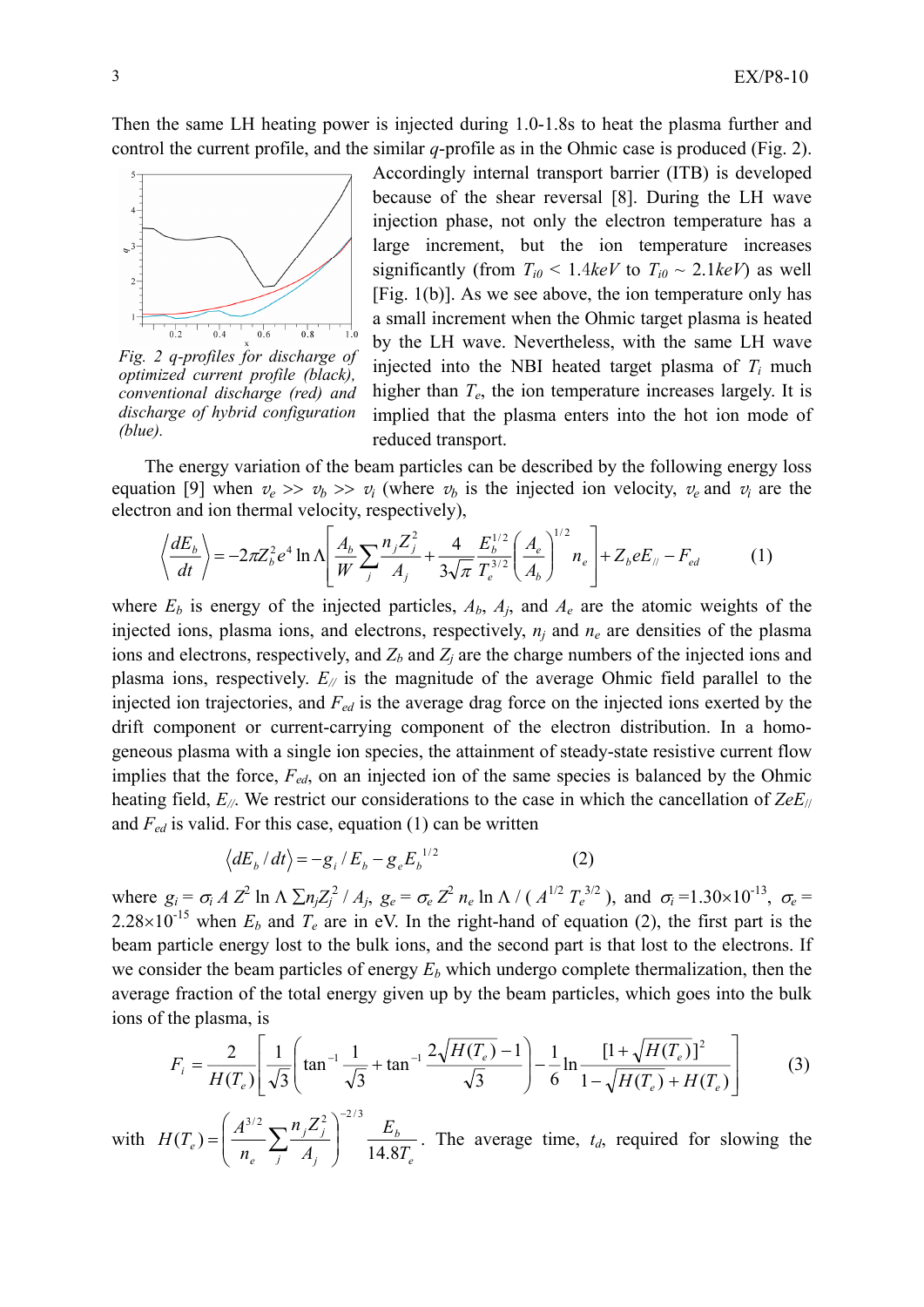injected ions of energy  $E_b$  down to thermal energy, is approximately

$$
t_d = \frac{\tau}{3} \ln[1 + (E_b / E_b^{(c)})^{3/2}], \tag{4}
$$

where  $\tau(s) = 6.27 \times 10^8 A T_e^{3/2} / (\ln \Lambda Z^2 n_e)$ , and  $E_b^{(c)}$  is a critical value of the beam particle energy at which the loss rate of energy to the electrons and to the ions is equal.

$$
E_b^{(c)} = 14.8T_e \left[ \frac{A^{3/2}}{n_e} \sum \frac{n_j Z_j^2}{A_j} \right]^{2/3}.
$$
 (5)

Thermalization of the beam ions due to collisions shows that the average fraction of the total beam particle energy that goes into the bulk ions increases with  $T_e$  increasing. It seems that the large increment of  $T_i$  during LH heating is relevant to the increase of  $T_e$  caused by the LH heating. Nevertheless, as shown in Fig. 3, the NBI power losses during the energetic particles slowing-down, including the power losses caused by the TF ripple, charge-exchange, and the beam power shone through, increase in the LH heating phase, while the power losses due to thermalization of the beam ions and the orbit loss are nearly unchanged. Accordingly, not only fraction of the NBI power going into the bulk electrons is reduced largely during LH heating, as expected, that going into the bulk ions decreases as well [Fig. 3(b)]. The NBI power that goes directly into the bulk ions and the power introduced by thermalization of the beam ions compose the ion heating power, and it is reduced obviously in the LH phase. For the low density plasma, the effect of electron-ion equipartition is negligible. Therefore, compared to the discharge with the LH heating only, in the NBI heating discharge the large increment of *Ti* during the LH heating should be caused by improvement of the ion channel confinement. This is consistent with the advantage of decreasing the plasma transport in the hot ion regime.



*Fig. 3 (a) NBI power losses versus time, and (b) NBI heating power. P<sub>bi</sub> is the NBI power that* goes into ions,  $P_{be}$  the NBI power that goes into electrons,  $P_{bth}$  the power from thermalization *of the beam ions, Pcx the NBI power lost by charge-exchange, Prip the NBI power loss due to ripple, P<sub>shin</sub> the NBI power shone through, and P<sub>orb</sub> the orbit loss power of the beam ions.* 

## **3 Stochastic rippling loss of energetic particles**

The loss of perfect axisymmetry caused by the TF ripple modifies the banana orbit. As particle moves about along the banana orbit it conserves energy, and magnetic moment, which causes variation of the particle velocity. This velocity variation diverges at the banana tip where the parallel velocity is zero, and it modifies the time spent near the tip when particle moves along the banana orbit. Consequently, the variations of the poloidal velocity coupled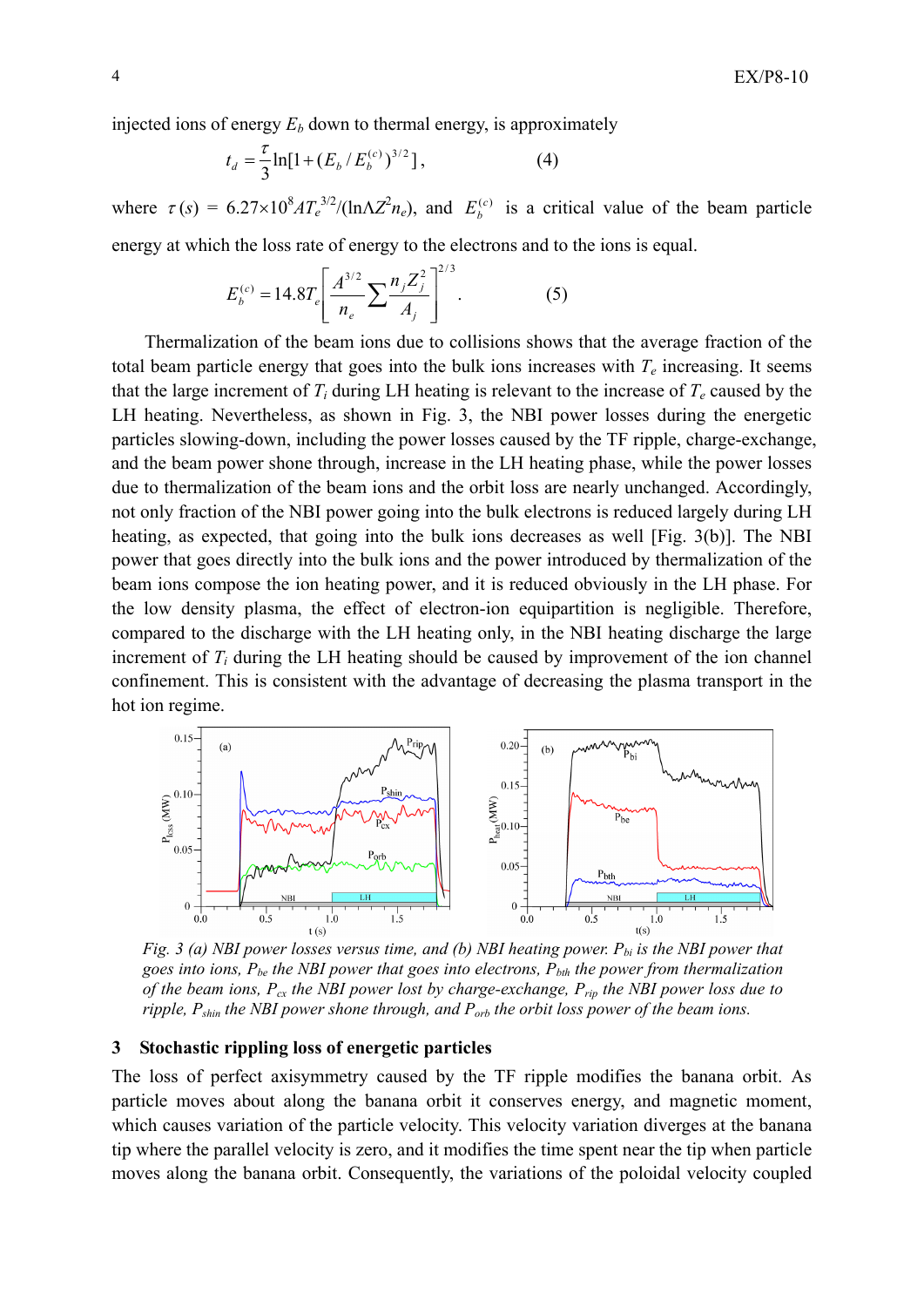with the usual  $∇B$  drift cause net excursions across the magnetic surfaces. The radial excursion is taken to be [10]

$$
\Delta r = \sqrt{\frac{q|\sin\theta_t|}{\varepsilon N}} D(\eta, \zeta_s)
$$
 (6)

where *N* is the number of toroidal field coil,  $\varepsilon$  the inverse aspect ratio, *q* the safety factor,  $\theta$ and  $\phi$  the poloidal and toroidal angle in a tokamak configuration,  $\zeta = N\phi$  with  $\zeta$ <sub>ts</sub> used to parameterize the ripple phase of a banana orbit, and  $\eta = \varepsilon \sin \theta_t / Nq$  which is a very small quantity.  $D(\eta, \zeta_{ts})$  is a dimensionless displacement. For small  $\eta$ ,

$$
D(\eta, \zeta_{ts}) = \int_{\zeta_{ts}}^{\infty} \frac{1}{\sqrt{(\zeta - \zeta_{ts})}} d\zeta - \int_{\zeta_{ts}}^{\infty} \frac{1}{\sqrt{(\eta \zeta - \eta \zeta_{ta} + \delta \sin \zeta)/\eta}} d\zeta
$$
 (7)

where  $\delta$  is the toroidal field ripple (TF ripple).  $D(\eta, \zeta_k)$  is sinusoidal with respect to  $\zeta_k$ , and can be approximated to be

$$
D(\eta,\zeta_{ts}) = (\pi^{1/2}/\eta)\delta\cos(\zeta_{ts} + \pi/4)
$$
 (8)

Thus the radial excursion of a banana turning point after a single bounce is  $\Delta r = \Lambda \cos(\zeta_{ts})$  $+\pi/4$ ) with the step-size

$$
\Lambda = (q/\varepsilon)^{3/2} (\pi N / \sin \theta_l)^{1/2} \delta \tag{9}
$$

The difference in the step-size values between consecutive turning points causes non-closure of banana orbits, which, for small values of Λ, results in a complicated vertical motion of the banana tip on consecutive bounce. This vertical motion is determined by two periodicities, e.i. the toroidal periodicity of ripple field and the periodicity of the banana procession motion, and it is essentially periodic, and does not lead to losses. If the step-size,  $\Lambda$  becomes large, however, it will lead to decorrelation of the banana orbit causing stochastic ripple diffusion. By a composite of the Chirikov stochasticity criteria the threshold for stochastic ripple diffusion is obtained by Goldston, White and Boozer [11]

$$
\delta_s = \left(\varepsilon / N\pi q\right)^{3/2} \left(\rho_i \left|q'\right|\right)^{-1} \tag{10}
$$

where  $\rho_i$  is gyro-radius of the NBI ions at the banana tip. If the TF ripple exceeds the threshold  $\delta_s$ , energetic particles are subjected to banana orbit diffusion.

Monte Carlo technique is used to calculate neutral beam injection with artificial acceleration of pitch angle collisions relative to the banana bounce time. In the TRANSP simulation, Monte Carlo ions are followed so that at each bounce point the TF ripple is compared to the threshold  $\delta_s$ . The TF ripple  $\delta(R,Z)$  generated by 16 D-shaped coils in HL-2A is calculated. Contours of the TF ripple are of elongated D-shape as shown in Fig. 4 where the red circle indicates the plasma boundary. Once beam neutrals are ionized in the plasma, the guiding center orbit equations are integrated during the slowing



down process to find where the energy and thermalized ions are deposited in the plasma. If  $0.5\delta$ <sub>s</sub> / $\delta$  >1 (where a factor 0.5 is added by comparison with the guiding center code simulations) at an ion's bounce point, it is declared ripple lost and immediately deleted from the calculation, unless this is a first orbit loss. The occurrence of an ion bounce point is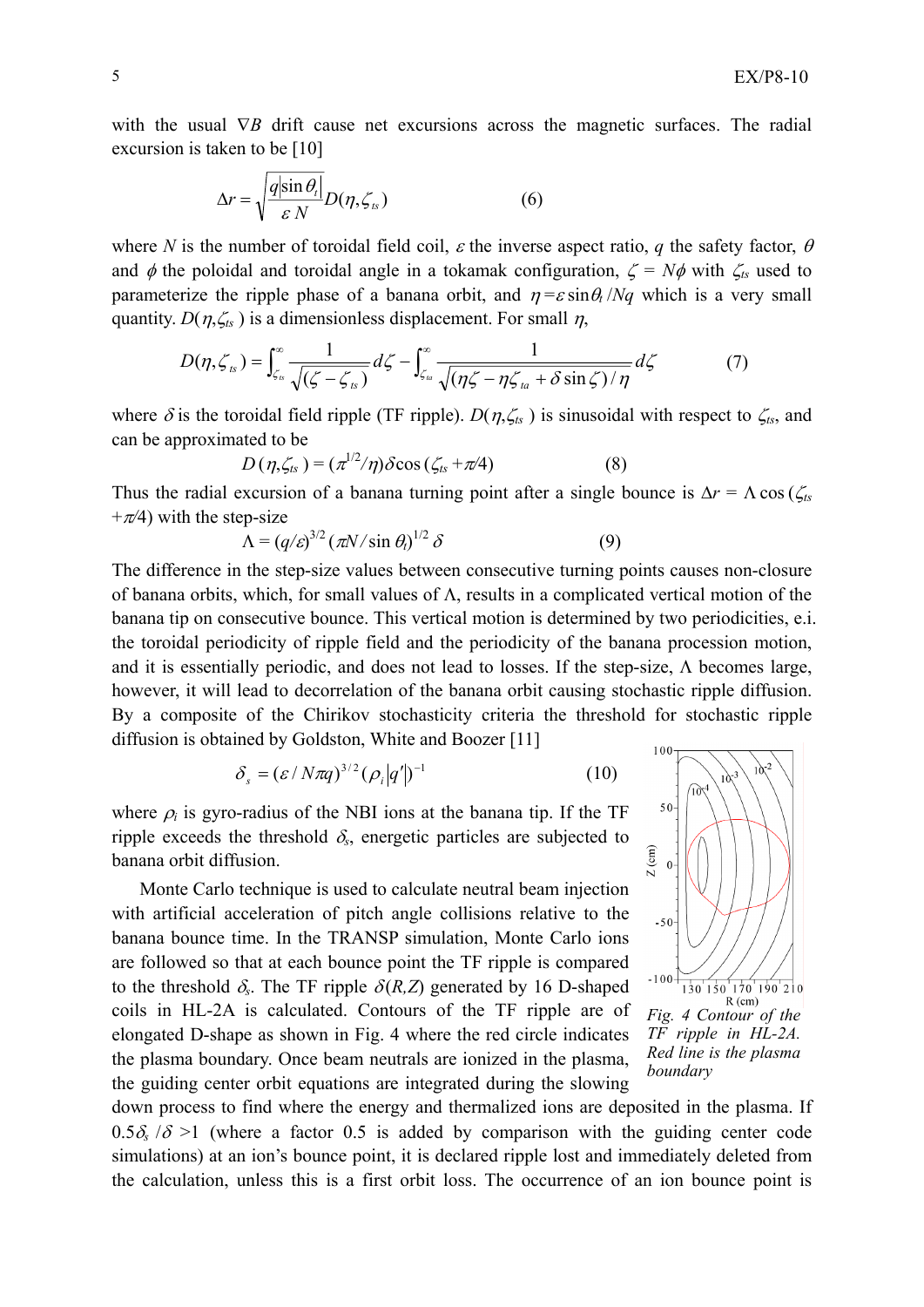identified when  $v_{\ell}/v$  changes sign in the laboratory frame. Total ripple loss particle number and energy are calculated. The TF ripple array  $\delta(R, Z)$  for HL-2A is used in evaluating the  $0.5\delta\sqrt{\delta}$  criterion by making bilinear interpolations of the logarithm of the ripple field.

The stochastic ripple diffusion of the energetic particles in the NBI heating discharge with optimized *q*-profile as achieved above is calculated. The ripple loss fraction of the captured NBI power is rather large. It can be up to more than 25% (black line in Fig. 5) in the RS phase (t=1.0-1.8s). To show the effect of *q*-profile on the ripple loss, a conventional tokamak discharge is established with the same NBI injected into a target plasma of  $I_p = 400kA$ ,  $B_T$ 

=2.43T, and  $\bar{n}_e = 1.0 \times 10^{19} m^{-3}$ . To keep the slowing down of the NBI particles similar as

that in the discharge with optimized *q*-profile, ECRH is used at  $t=1.0-1.8$ s to keep the average *Te* being the similar value as in the optimized *q*-profile discharge. In the conventional discharge a monotonic *q*-profile with  $q_a=3.2$  an  $q_0 \ge 1.0$ , is formed (red line in Fig. 2). For the conventional discharge the ripple loss fraction of the captured NBI power is nearly an order of magnitude less than that in the optimized *q*-profile discharge (red line in Fig. 5). We evaluate the stochastic diffusion threshold for the energetic ions of initial velocity in the plasma cross-section to depict the stochastic ripple loss region (fig. 6). For the configuration of optimized *q*-profile, the stochastic domain where  $0.5\delta\sqrt{\delta} > 1$  occupies more than half of the plasma cross-section excluding some small islands. For the conventional tokamak configuration, however, the stochastic domain is a narrow region on the low field side. The much higher ripple loss in the optimized *q*-profile discharge can be attributed to two reasons. One is the wider stochastic domain that is formed due to higher *q* value and low magnetic shear in the central plasma region. Another is that the stochastic domain located in the center encircles the magnetic axis, and the loss region on the strong field side makes it is possible that the barely trapped particles, which are easily formed in the case of tangentially neutral beam injection, are lost due to stochastic ripple diffusion.



*Fig. 5 Ripple loss fraction of the captured NBI power in discharge with optimized q-profile (blue), and conventional configuration (red).* 

*Fig. 6 Stochastic ripple loss domain (shaded area) in plasma with (a) optimized q-profile, and (b) conventional tokamak q-profile.* 

As the stochastic ripple loss is caused by banana orbit diffusion, it is related to the slowing down process of the energetic particles. To investigate the characteristics of the stochastic ripple loss during the energetic particle slowing down, we use NBI of higher injecting particle energy ( $E_b$ =50keV) to heat higher density plasma of  $I_p$ =300kA,  $B_T$ =2.8T, and  $\bar{n}_e = 2.32 \times 10^{19} m^{-3}$ . In this discharge 1.6MW NBI is injected during t=0.3 – 1.8s, then LH wave is injected at  $t = 1.0 - 1.8$  s to heat electrons. Similar optimized *q*-profile as produced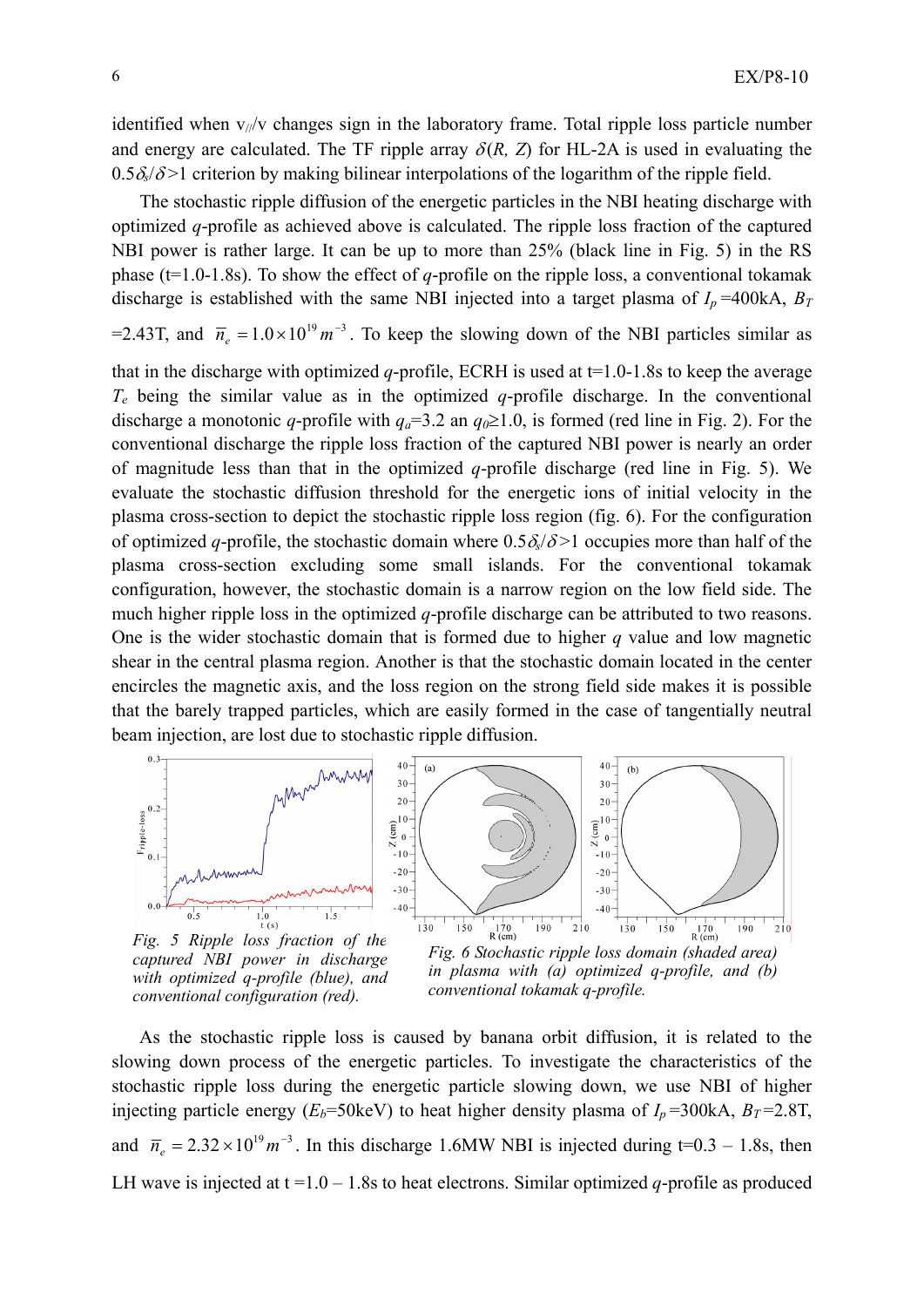above is obtained. As shown in Fig. 7, the factor of the ripple loss fraction of the injected NBI

particles against that of the injected NBI power, *Ksp*, is much higher than unity showing that the most of fast particles are lost during their slowing down. We study different neutral beam injection scenarios while keeping the average  $T_e$  nearly the same in all the scenarios (Fig. 7). As the energy of injected particles  $E_b$ =50keV changes to  $E_b$ =20keV or  $T_e$  increases in the LH heating phase,  $K_{sp}$  decreases. Decreasing  $E_b$ and/or increasing *Te* will cause stronger interaction between the beam ions and the bulk ions (Equation 3), and only collisions with the bulk ions can change the beam ion momentum effectively. Therefore, more beam ions become trapped at their initial injecting phase subjecting to probability of stochastic ripple diffusion when *Eb* decreases and/or *Te* increases. The injecting angle of beam line affects the stochastic ripple loss as well. We use tangency radius of the beam line,  $R_t$  (defined as major radius of the tangential point of the beam line with respect to the toroidal field line) to indicate the injecting angle of beam line. Compared with the case of  $R_t = 1.24$ m,  $K_{sp}$ 



*scenarios. <Te>, the volume average Te for the different scenarios.* 



*Fig. 8 Ripple loss fraction of the captured NBI power for the case of*  $E_b = 50 \text{keV}$  (red), and  $E_b = 20 \text{keV}$ .

increases in the case of  $R_t = 1.64$ m (Fig. 7) because less injected particles become trapped in the case of more tangential injection.

Since the lost particles are richer in ones of relatively higher energy in the case of lower  $E_b$ , even though  $\rho_i$  is smaller in this case, the ripple loss fraction of the captured NBI power is larger than that for the case of higher injected particle energy (Fig. 8). The analysis on the energy variation of the injected beam ions shows that the electron temperature  $T_e$  governs the slowing down process. To study the effects of  $T_e$  on the stochastic ripple loss, we heat the plasma by using ECRH to increase *Te* while keeping the similar *q*-profile. As shown by the inserts in Fig. 9, the stochastic domain after ECRH at  $t = 1.2$ s does not become larger (even



*Fig. 9 Average Te (blue), and ripple loss fraction of the captured NBI power (red). Inserts show the stochastic domains before ECRH (t=0.95s) and after ECRH (t=1.2s).* 

the domain in center becomes a little bit smaller) than that before ECRH at  $t=0.95s$ . However, the increase of  $T_e$  due to the EC heating boosts up the interaction of the injected NBI ions with the bulk ions. Therefore the ripple loss fraction of the captured NBI power increases significantly in the ECRH phase (Fig. 9).

Hybrid scenarios have been produced under dominant electron heating in HL-2A [12]. Here, a hybrid configuration is established in NBI heated plasma with the plasma current profile controlled by LHCD. For this configuration the *q*-profile (blue line in Fig. 2) shows that it is of weak shear in the plasma center and *q* is lower than that in the conventional